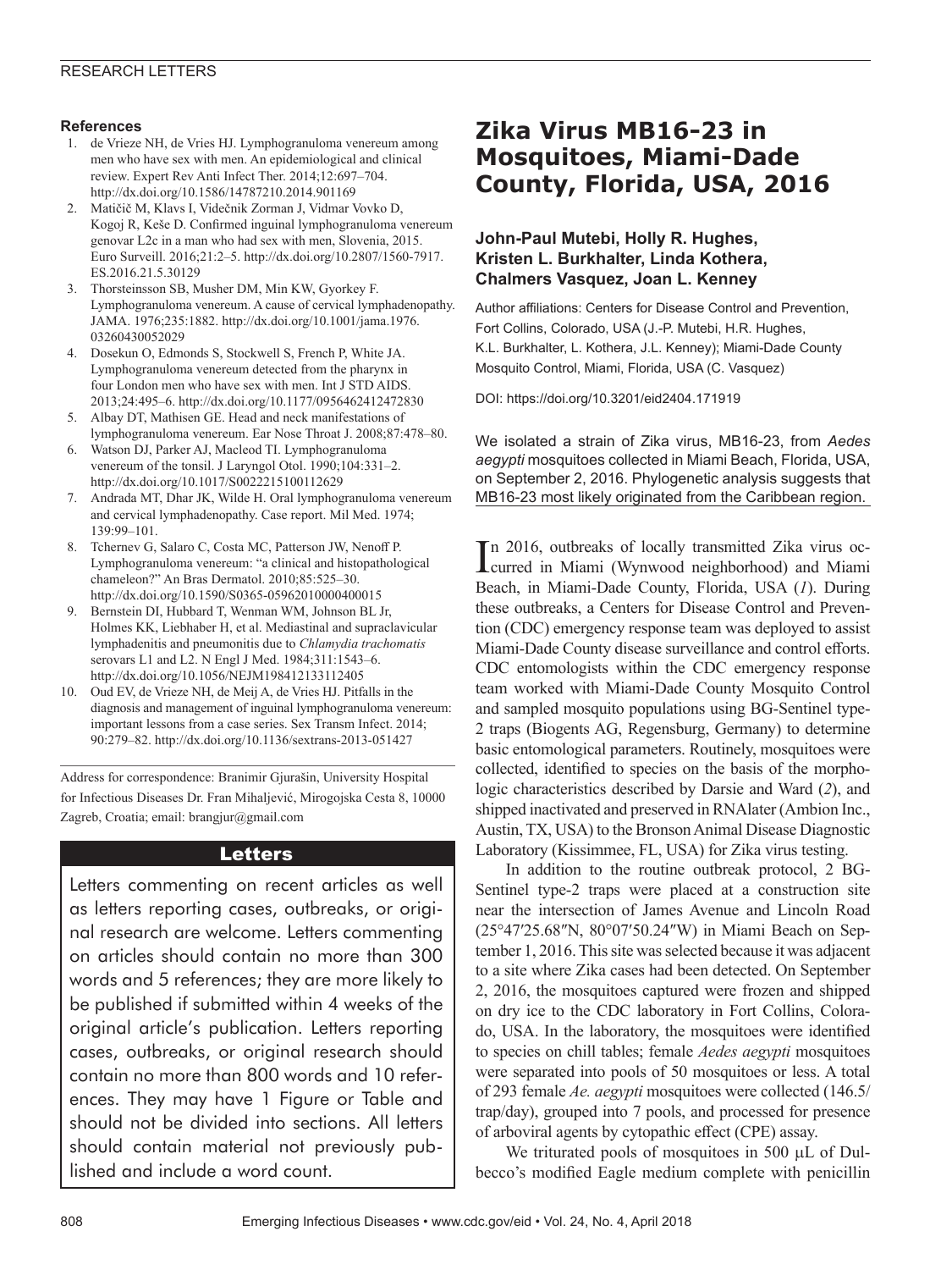

(100 U/mL), streptomycin (100 mg/mL), 20% fetal bovine serum, and 50 µg/mL amphotericin B. We used the clarified supernatants from triturated mosquito pools to inoculate Vero (mammalian) cells in 24-well plates. We observed the inoculated cells daily and harvested them upon the appearance of CPE. Of the mosquito pools processed, only 1 pool of 50 female *Ae. aegypti* mosquitoes caused CPE. Final titration of the Vero passage was  $7.02 \log_{10} PFU/mL$ . We reinoculated the harvested supernatant onto *Ae. albopictus* C6/36 cells; these cell cultures were maintained at 28°C with complete Dulbecco's modified Eagle medium supplemented with 2% fetal bovine serum and penicillin/ streptomycin. We extracted viral RNA from 140 µL of the

supernatant harvested from the C6/36 cell cultures using a QIAamp RNA Mini Kit (QIAGEN, Valencia, CA, USA). We performed reverse transcription PCR confirmation on the extracted RNA using flavivirus-specific primers, as described previously (*3*).

We performed all procedures using commercial products according to the manufacturer's protocols unless otherwise noted. We generated cDNA from extracted RNA using the NuGEN Ovation RNA-seq system V2 (NuGEN Technologies, San Carlos, CA, USA). Libraries were constructed using the Ion Xpress Plus gDNA Fragment Library preparation kit (Life Technologies, Carlsbad, CA, USA) by fragmenting cDNA for 1.5 min, generating fragments of